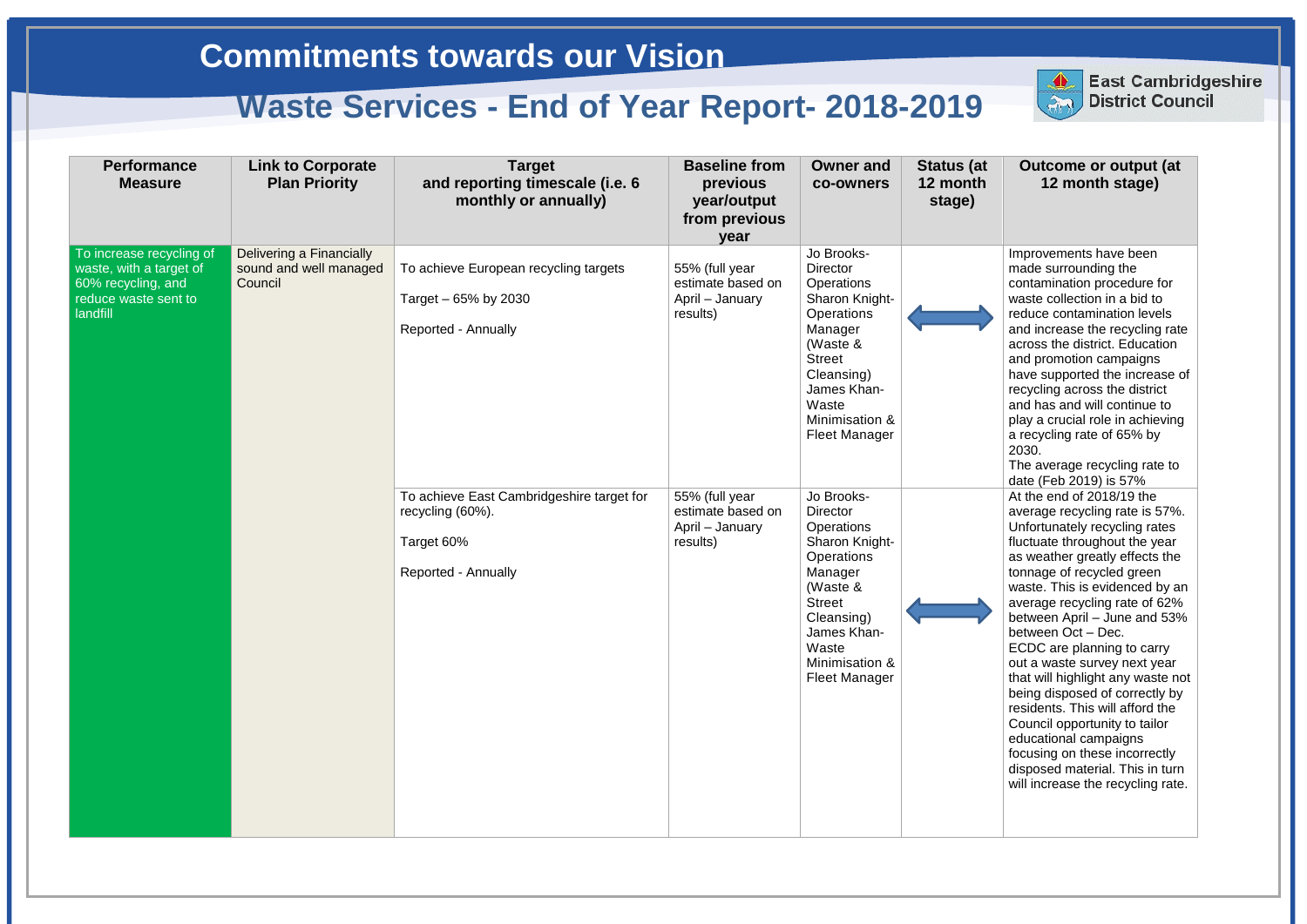| <b>Performance</b><br><b>Measure</b>                                                                                        | <b>Link to Corporate</b><br><b>Plan Priority</b>               | <b>Target</b><br>and reporting timescale (i.e. 6<br>monthly or annually)                                                                                    | <b>Baseline from</b><br>previous<br>year/output<br>from previous<br>year | <b>Owner and</b><br><b>co-owners</b>                                                                                                                                                                                               | <b>Status (at</b><br>12 month<br>stage) |
|-----------------------------------------------------------------------------------------------------------------------------|----------------------------------------------------------------|-------------------------------------------------------------------------------------------------------------------------------------------------------------|--------------------------------------------------------------------------|------------------------------------------------------------------------------------------------------------------------------------------------------------------------------------------------------------------------------------|-----------------------------------------|
| To keep the environment<br>of East Cambridgeshire<br>clean through a<br>combination of high<br>quality cleansing services   |                                                                | Street cleansing works carried out to<br>standard.<br>Target - 70%<br>Reported - Annually                                                                   | New indicator from<br>18/19 onwards                                      | Sharon Knight-<br>Operations<br>Manager<br>(Waste &<br><b>Street</b><br>Cleansing)<br>Martin<br>Norman-<br>Assistant<br>Manager<br>(Waste &<br><b>Street</b><br>Cleansing)<br>Darren<br><b>Hughes</b> Client<br>Officer<br>(Waste) |                                         |
| Trained, helpful staff<br>working with the Service<br><b>Delivery Champion to</b><br>deliver service<br><i>improvements</i> | Delivering a Financially<br>sounds and well<br>managed Council | To develop staff by completing annual<br>appraisals, including personal development<br>plans to agreed timescales.<br>Target $-100%$<br>Reported - annually |                                                                          | Sharon Knight-<br>James Khan<br><b>Martin Norman</b><br>Shane<br>Cooper-<br>Acting<br>Assistant<br>Manager<br>(Waste &<br><b>Street</b><br>Cleansing                                                                               |                                         |
|                                                                                                                             |                                                                | To provide regular updates to the Member<br>Service Delivery Champion.<br>Target - Quarterly<br>Reported - Annually                                         | Quarterly                                                                | James Khan<br>Sharon Knight                                                                                                                                                                                                        |                                         |
| To resolve reported<br>issues within target<br>timescales                                                                   | Delivering a Financially<br>sounds and well<br>managed Council | Percentage of missed collections resolved<br>by the end of the next working day.<br>Target - 90%<br>Reported - Annually                                     | 80%                                                                      | Sharon Knight<br><b>Martin Norman</b><br>James Khan<br><b>Shane Cooper</b>                                                                                                                                                         |                                         |

Major improvements surrounding the street cleansing operations have taken place over the past 12 months with an in depth look into developing the overall service. Due to the large amount work required during the first 6 months of the contract the cumulative performance figure is 45%. However, the increased efforts during the second 6 months are evidenced with the monthly performance totals achieving around 70%. The proposed pay review offered to ECSS employees was accepted at the beginning of March 2019 with back dated pay being awarded on the 22<sup>nd</sup> of the month. The proposal included the implementation on annual appraisals of which the first will be carried out in October 2019. This is set to continue on a yearly basis. Meetings, phone calls and email updates with the Service Delivery Champion have occurred throughout the year. Cumulative figures for Domestic waste collections are at 81.21%; Recycling waste collections are at 82.18%; and Green waste collections are at 81.70%. This is against the annual stretch target of 80%. However, the monthly figures for the last quarter are constantly achieving high 90%.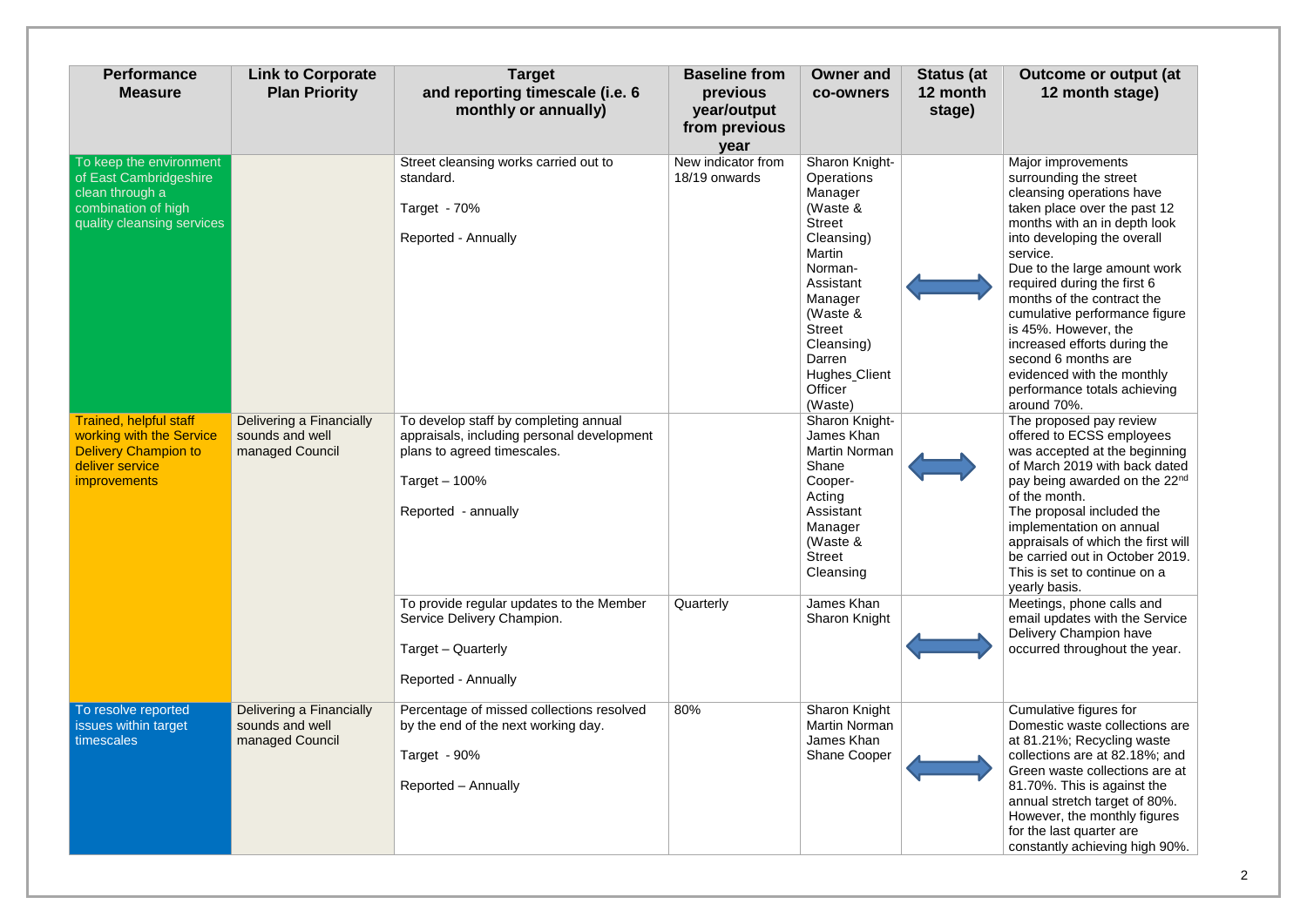| <b>Performance</b><br><b>Measure</b>                                                                                                    | <b>Link to Corporate</b><br><b>Plan Priority</b>               | <b>Target</b><br>and reporting timescale (i.e. 6<br>monthly or annually)                                                                                                                                                      | <b>Baseline from</b><br>previous<br>year/output<br>from previous<br>year | <b>Owner and</b><br>co-owners                                                        | <b>Status (at</b><br>12 month<br>stage) |
|-----------------------------------------------------------------------------------------------------------------------------------------|----------------------------------------------------------------|-------------------------------------------------------------------------------------------------------------------------------------------------------------------------------------------------------------------------------|--------------------------------------------------------------------------|--------------------------------------------------------------------------------------|-----------------------------------------|
| To provide high quality<br>information to enable<br>residents to make full use<br>of waste services<br>provided                         |                                                                | To run awareness campaigns & attend<br>promotional events to increase knowledge of<br>waste issues, resolve service issues &<br>encourage more sustainable attitudes to<br>waste.<br>Target - 5 events<br>Reported - Annually | 5 events                                                                 | James Khan<br>Nick Wyatt-<br>Recycling<br><b>Support Officer</b><br>Darren<br>Hughes |                                         |
| To provide Best Value<br>services through East<br><b>Cambs Street Scene</b><br>Limited                                                  | Delivering a Financially<br>sounds and well<br>managed Council | To reconfigure waste collection rounds to<br>take account of current & planned growth<br>within the District.<br>Target $-1st$ April 2019                                                                                     | New indicator                                                            | James Khan<br><b>Sharon Knight</b><br><b>Martin Norman</b><br><b>Shane Cooper</b>    |                                         |
| <b>Ensure that the Council's</b><br>corporate risks are<br>managed effectively and<br>mitigations are put in<br>place to reduce impact. | Delivering a financially<br>sound & well managed<br>council    | To annually review corporate risks related to<br>the delivery of services through East Cambs<br>Street Scene Limited, & put in place<br>appropriate mitigation measures.                                                      |                                                                          | Jo Brooks<br>James Khan<br><b>Sharon Knight</b>                                      |                                         |

Since the first of April 2018, 15 campaigns or events have taken place. These cover a wide variety of waste related issues ranging from the reduction of plastic, to promoting ECDC's second blue bin to give residents the capacity they require to recycle everything they can. ECDC officers have attended large public events fielding questions and queries from members of the public and have used a mixture of social media to share information about waste. Some of the campaigns we have been involved in are: Metal Matters Ely Aqua Fest Purge on Plastics Environment Day Great British Spring Clean Major round reconfiguration is necessary across all waste streams. This will be an arduous task. Measures have been put in place to ensure all efficiencies possible can be made while working towards a complete overhaul of the waste collection service. A reduction in green waste rounds during the "off season" has ensured resources were redeployed to assist other areas or removed to make efficiencies. The Board of ECSS is receiving quarterly reports on the following to ensure the Company is delivering against its performance and financial